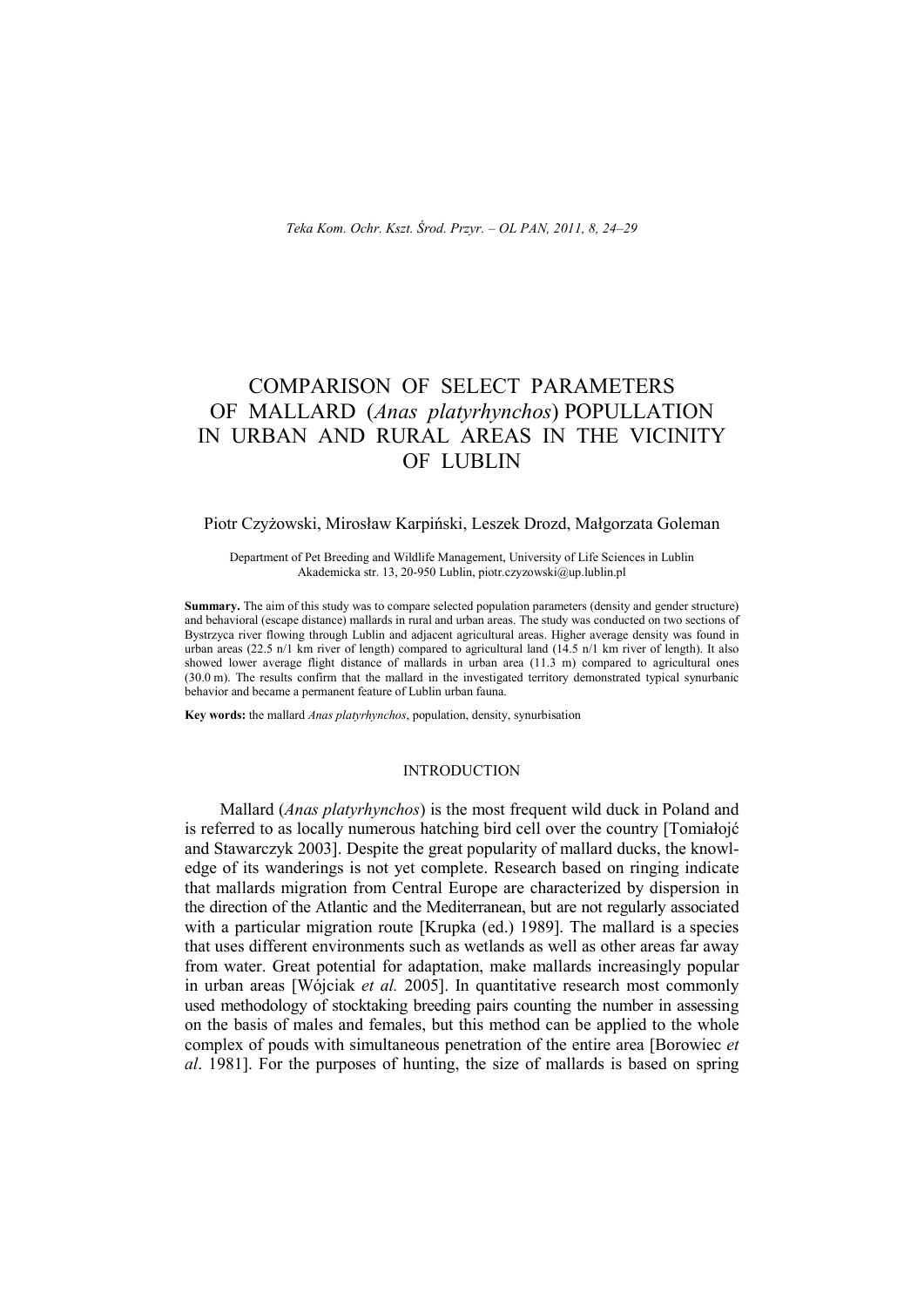counts of males and multiplication of the resulting number by a factor of 1.8 based. It is based on the fact that in this period, males represent about 55% of the population of this species [Kamieniarz *et al*. 1992].

The aim of this study was to compare select population (density and structure of gender) and behavioral (escape distance) parameters of mallard in rural and urban areas.

# STUDY AREA

The study was conducted on two sections of Bystrzyca river flowing through agricultural lands and urban areas. The first study area was agricultural land of the commune Wólka (section of Bystrzyca between Hajdów purification plant and the village Turka – about 5 km in length). The second test area was located within administrative borders of Lublin (the section of Bystrzyca between Graf Manor-house near the Fabryczna Street and the Zemborzyckie Lake – about 10 km long). Bystrzyca Valley landscape has two different parts – the left bank is uneven terrain, deep valleys and old loess gorges while the rightbank, which is part of the Plateau Świdnik is that. Bystrzyca is a left tributary of Wieprz river and one of the major rivers of the Lublin Upland. Average annual temperature is 8.0°C. The warmest month is July, with the average temperature of 18.7 $\degree$ C, the coldest one is January with -5.0 $\degree$ C. Periods of summer and vegetation last 210–220 days 100–110 [Kondracki 1998].

### MATERIAL AND METHODS

The researech was performed based on counting of a mallards in the period from April 2010 to March 2011. Birds were counted at checkpoints along Bystrzyca river, which were located in the way to cover the entire stretch of river. In first research area (agricultural areas) 10 checkpoints were established and in the second area (urban area) 19 checkpoints. Counting was held once a month at all checkpoints points on the same day. In total, at each checkpoint there were 13 counts. While counting attention was drawn to the number of males and females, which allowed the calculation of the gender structure, defined as number of females per one male. Data from the checkpoints allowed the calculation of the average annual number of mallards (n) and their average annual density (n/1 km of the river length) on the compared areas. Researches paid attention to the degree of shyness of mallard in various checkpoints, which was assessed as the average escape distance. Escape distance was defined as the shortest distance (in meters) at which the observer was able to approach the chosen individual. In addition, a point value (from 0 to 10) was assigned to each checkpoint, indicating the degree of penetration of the area by humans. This value was defined on the basis of the number of people in the location of the checkpoint. On this basis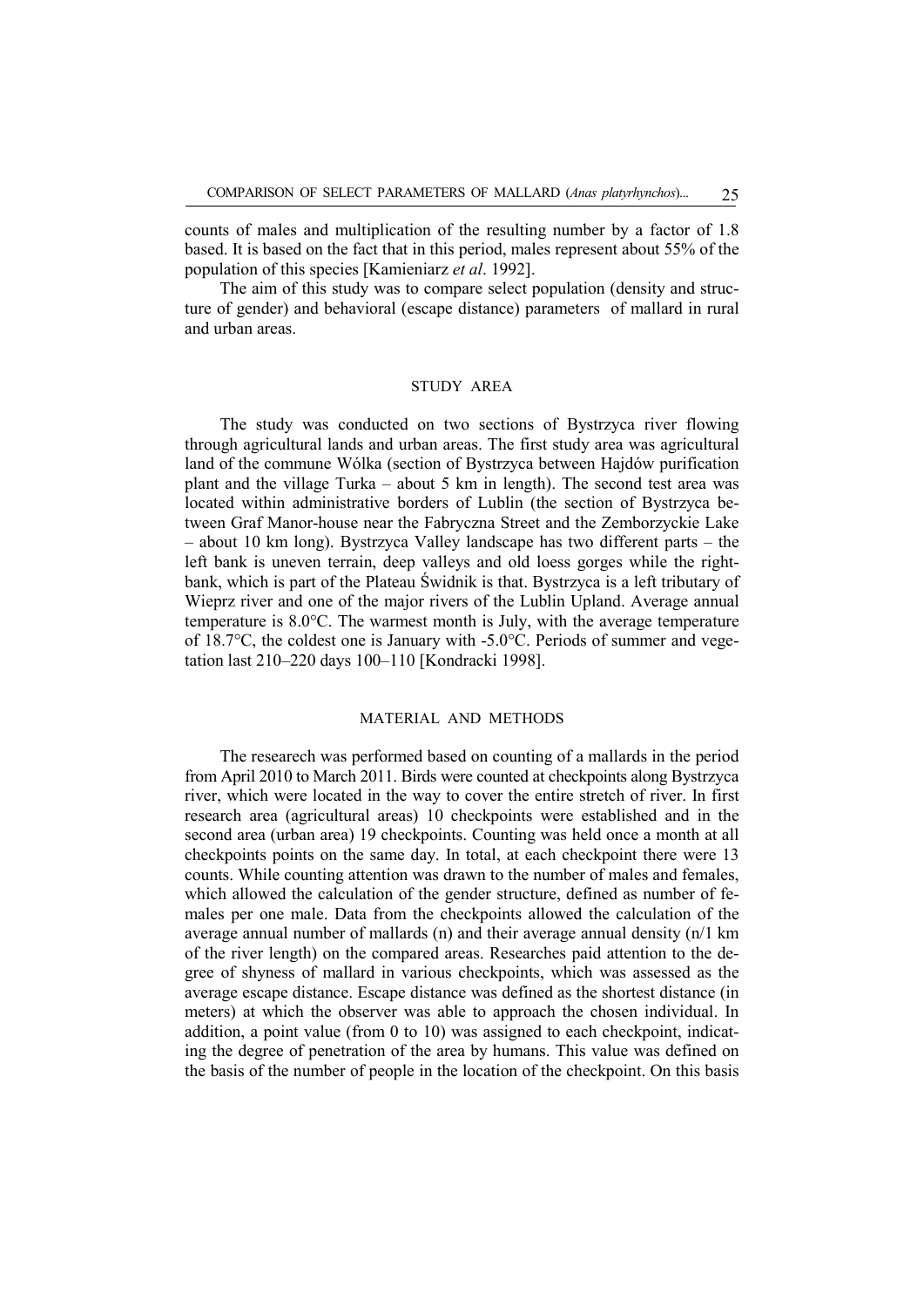the relationship between escape distance and the degree of penetration of the area by people was assessed by calculating the Pearson correlation coefficient. Differences between average values of density and escape distance in the compared areas were calculated using Student's t test for significance level  $\alpha = 0.01$ .

## RESULTS AND DISCUSSION

Based on the counting it was assessed, that in agriculture areas the average annual number of mallard in the examined period amounted to 69.8 individuals, which (in terms of density) gives 14.5 individuals per 1 km of river length. However in urban areas the average annual number of mallards was 213.7, giving 22.5 individuals per 1 km of river lenght. The difference found was statistically significant for the level of  $\alpha = 0.01$  (Fig. 1). The results obtained in Lublin densities are similar to the density of mallards in the Lower Valley of Narew [Rzępała *et al*. 1999]. Most individuals were observed in the agricultural areas at checkpoints located near the wastewater treatment plant Hajdów, which confirms that the sewage treatment plants and irrigation fields in large cities are an attractive feeding territory [Tomiałojć and Stawarczyk 2003]. In the urban area most individuals were observed at checkpoints located on the bridges or footbridges over Bystrzyca, where ducks are regularly fed [Biaduń 1994a, b].



Fig. 1. Comparison of annual escape density of mallards (n/1km length of the river) in agricultural and urban areas, <sup>AB</sup>significant for  $\alpha = 0.01$ 

In agricultural areas also showed lower average share of females in gender structure  $(1:0.6)$ , compared to urban areas  $(1:0.7)$ , but this difference was not statistically significant.

The average escape distance of mallards was lower in urban areas compared to agricultural ones (Fig. 2). The difference between these averages, tested with the Student t test, was statistically significant for the level of significance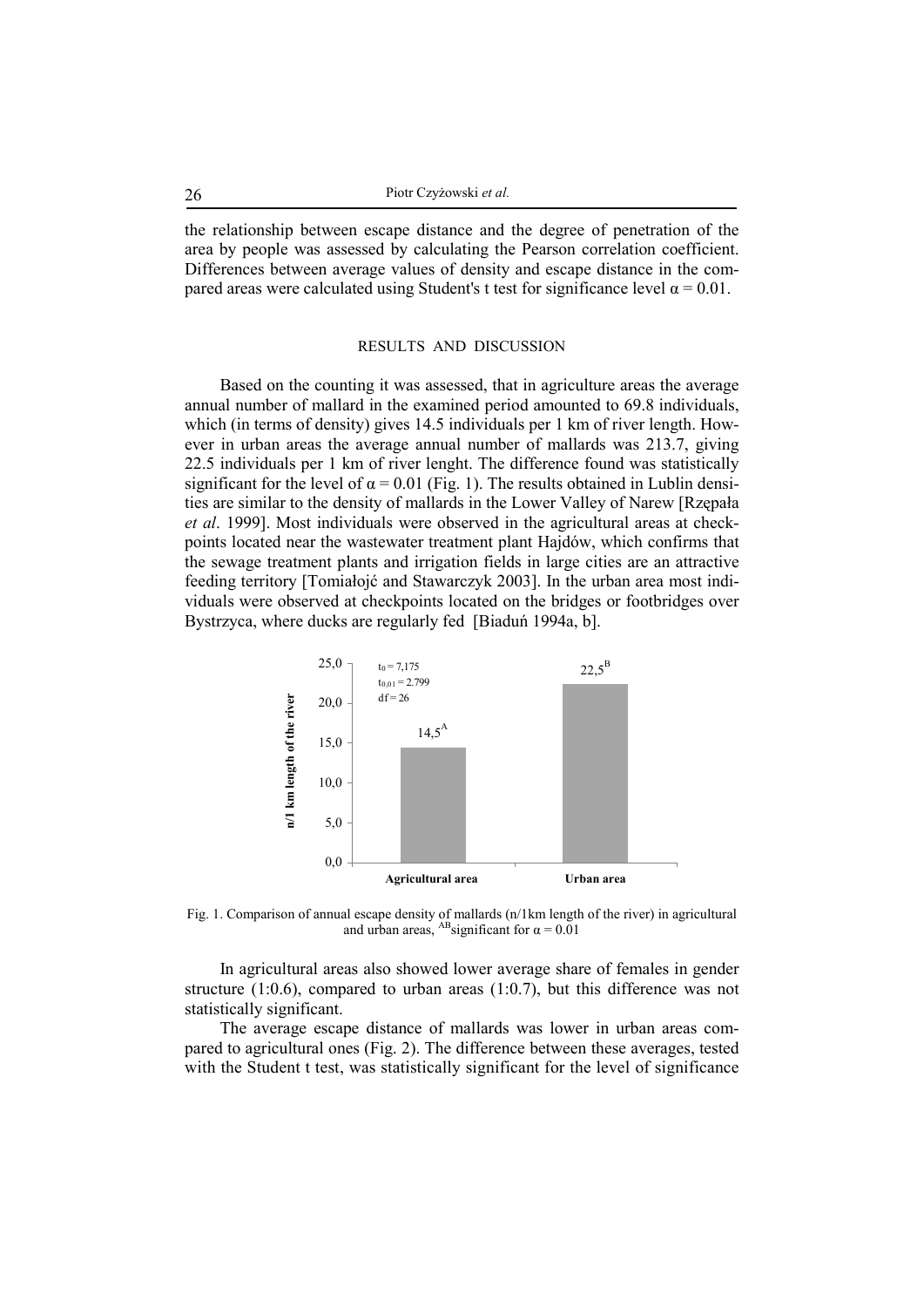$\alpha = 0.01$  (t<sub>0</sub> = 10.496, t<sub>0,01</sub> = 2.771). Shorter average escape distance in urban areas indicates lower shyness of mallards, which is probably linked to feeding of the birds [Biaduń 2004]. This means that with increasing degree of penetration of the area by people mallards' escape distance diminishes, i.e. their shyness, which is characteristic for synurbanic animals [Andrzejewski *et al*. 1978].



Fig. 2. Comparison of the average escape distance of mallards in agricultural and urban areas, ABsignificant for  $\alpha = 0.01$ 



Fig. 3. The relationship between escape distance and the degree of penetration of ducks by people throughout the research

This interpretation is confirmed by the results of calculating the correlation coefficient between the escape distance of ducks and the degree of penetration by peaple (Fig. 3). The high and negative correlation coefficient ( $r = -0.885$ ) indicates strong and significant correlation between these parameters.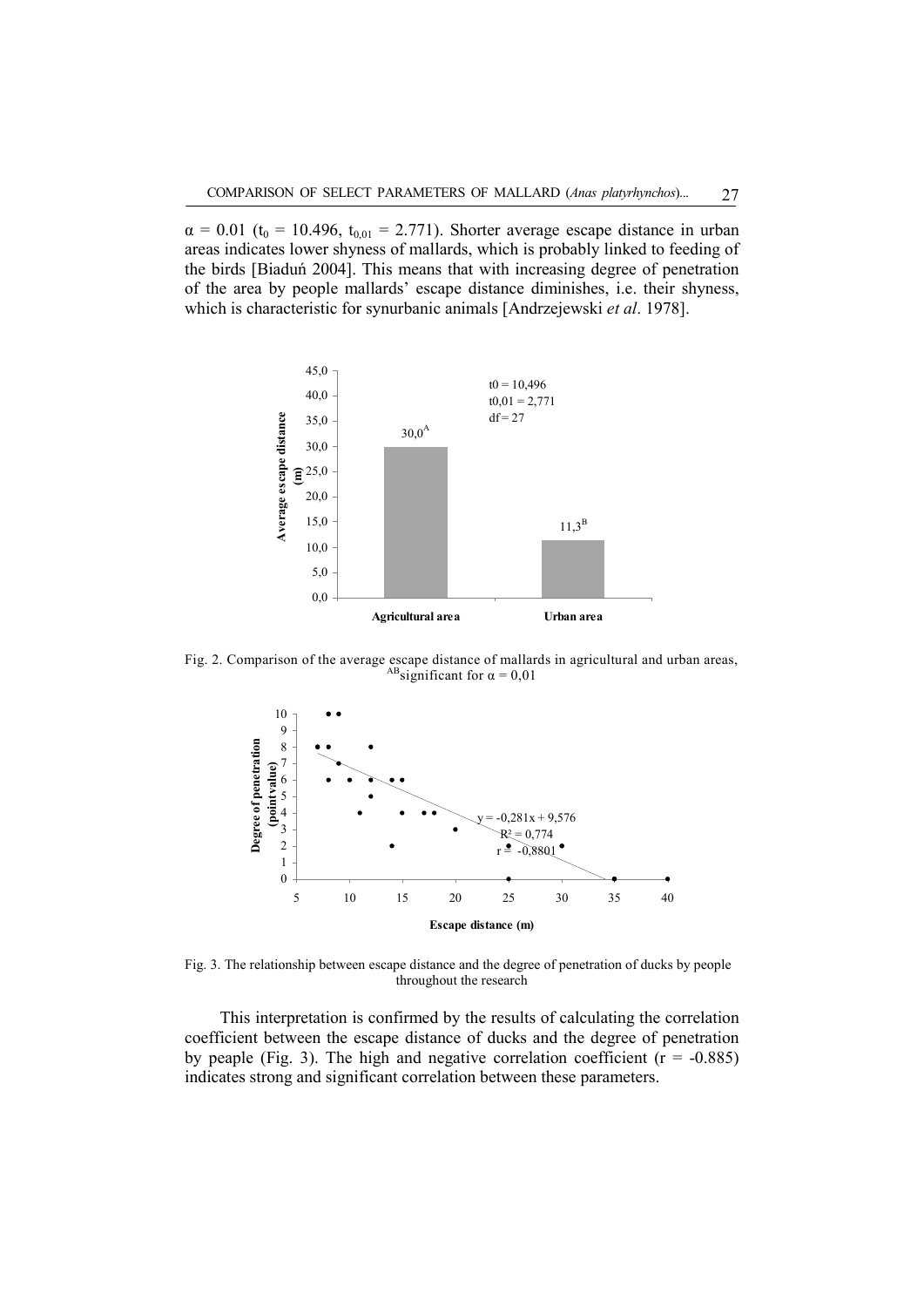#### **CONCLUSIONS**

1. Higher average number and density of mallards was found in urban areas compared to rural ones. These results suggest that ducks prefer to stay closer to the center of the urban area, especially in winter, which is associated with a milder urban microclimate, and often with people feeding them.

2. Most individuals in the agricultural section were observed near Bystrzyca Hajdów wastewater treatment plant, which is associated with the use of sewage sludge as food.

3. In urban areas most mallards were found near bridges and food bridges, which are places of constant feeding.

4. The average escape distance was lower in urban areas compared to agricultural ones.

5. The results indicate that mallards in the studied area showed typical synurbic behavior and became a permanent feature of urban fauna of Lublin.

#### REFERENCES

- Andrzejewski R., Babińska-Werka J., Gliwicz J., Goszczyński J., 1978. Synurbization processes in population of *Apodemus agrarius*. I. Characteristics of population in an urbanization gradient. Acta Theriol. 23, 341–358.
- Biaduń W., 1994a. The breeding avifauna of the parks and cemeteries of Lublin (SE Poland). Acta Ornithol., 29, 1–13.
- Biaduń W., 1994b. Winter avifauna of urban parks and cemeteries in Lublin (SE Poland). Acta Ornithol., 29, 15–27.
- Biaduń W., 2004. Ptaki Lublina. Akademia Medyczna im. prof. Feliksa Skubiszewskiego w Lublinie, pp. 199.
- Borowiec M., Stawarczyk T., Witkowski J., 1981. Próba uściślenia metod oceny liczebności ptaków wodnych. Notatki Ornitol., 22, 1–2, 47–61.
- Kamieniarz R., Brewiński W., Panek M., 1992. Wiosna okresem inwentaryzacji zwierzyny. Biuletyn Stacji Badawczej w Czempiniu 1/92, 17–21.
- Kondracki J., 1998. Geografia regionalna Polski. PWN, Warszawa.
- Krupka J. (red.), 1989. Łowiectwo. PWRiL, Warszawa, 263–269.
- Rzępała M., Kasprzykowski Z., Goławski A., Górski A., Dmoch A., 1999. Awifauna Doliny Dolnej Narwi. Notatki Ornitol., 40, 1–2, 23–44.
- Tomiałojć L., Stawarczyk T., 2003. Awifauna Polski, rozmieszczenie, liczebność i zmiany, t. I–II, Polskie Towarzystwo Przyjaciół Przyrody "proNatura", Wrocław.
- Wójciak J., Biaduń W., Buczek T., Piotrowska M., 2005. Atlas ptaków lęgowych Lubelszczyzny. Lubelskie Towarzystwo Ornitologiczne, Lublin, 68–69.